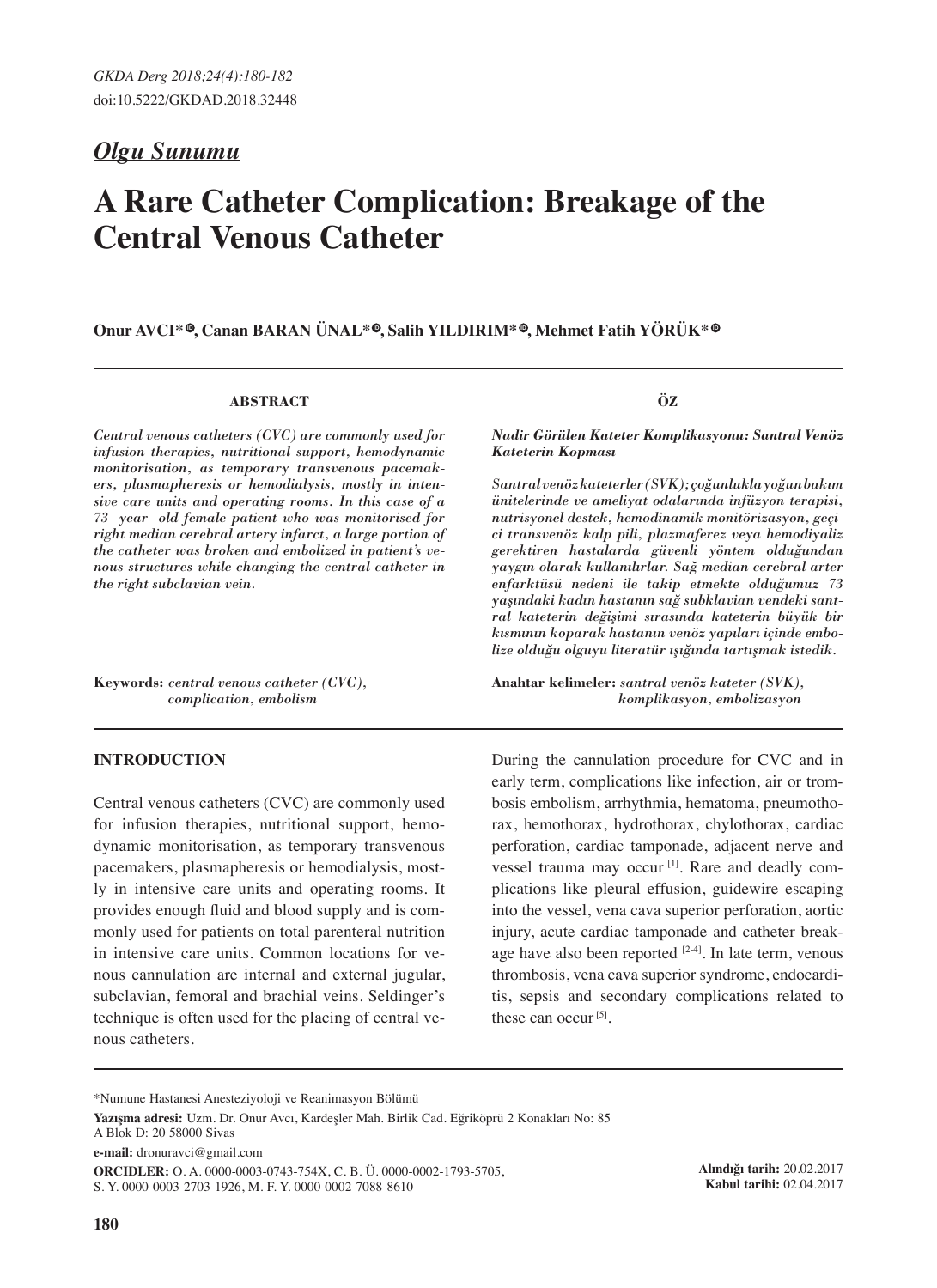# **CASE PRESENTATION**

A triple- lumen catheter was placed on the second day of hospitalization in the right subclavian vein of a 73 year old female patient, who was monitorised for right median cerebral artery infarct with intubation and mechanical ventilation, to achieve comfortable parenteral treatment and monitorization of central venous pressure. On the tenth day, a catheter change was ordered when a leak was observed. But, during the retraction procedure, the catheter broke where it was sutured to the skin. The patient was consulted to a cardiovascular surgeon. Posteroanterior chest X-rays were obtained. The broken catheter was seen inside the right subclavian vein (Figure 1). Cardiovascular surgery specialists tried to retrieve the broken catheter with a skin incision with failure. Next morning, the catheter couldn't be seen on PA chest X-ray. Again, it couldn't be seen in a neck/thorax tomography. After that, an abdomen X-ray was taken to the left-hemiplegic patient. This X-ray revealed a 30 cm long and 4 mm thick image of a catheter extending from the left internal iliac vein up to the vena cava inferior on liver's level (Figure 2). After consulting cardiovascular surgery, antiagregant treatment was recommended because of the short survival time, with surgical intervention if the catheter would change location. Abdominal X-rays taken every three days, demonstrated that the catheter remained stable in the same place.

But, on the 28th day of follow-up without any surgi-

**Figure 1. The broken catheter was seen inside the right subclavian vein.**

cal interventions to the catheter, the patient was lost due to pseudomonas pneumonia.

# **DISCUSSION**

Catheter occlusion, fracture, extravasation and embolization, venous thrombosis and infection are complications related to the usage of port catheters  $[6,7]$ . Embolization due to catheter breakage is a rare and serious complication and its incidence in adults has been reported as  $0,4-1,8\%$  [8]. Patients may be asymptomatic, but may also present with serious symptoms. Fracture and breakage due to the compression of a catheter between the clavicle and the first rib is called 'pinch-off syndrome' and may present with infraclavicular pain, sensory loss in arm and resistance to infusion. Earliest radiologic hint is the indentation sign (pinch-off sign) due to the fracture under the clavicle. This is a precursor of a possible fracture later on. From 3358 port catheters placed by Lin et al. over the span of 3 years, 73 fractures were reported, and 1% of the subclavian catheters showed the pinch-off sign  $[9]$ . The broken part should be taken out in early term, as it can cause embolisms, endocarditis, vascular perforation and serious cardiac arythmia. Suitable



**Figure 2. A 30 cm long and 4 mm thick image of a catheter from the left internal iliac vein until the vena cava inferior on liver's level.**